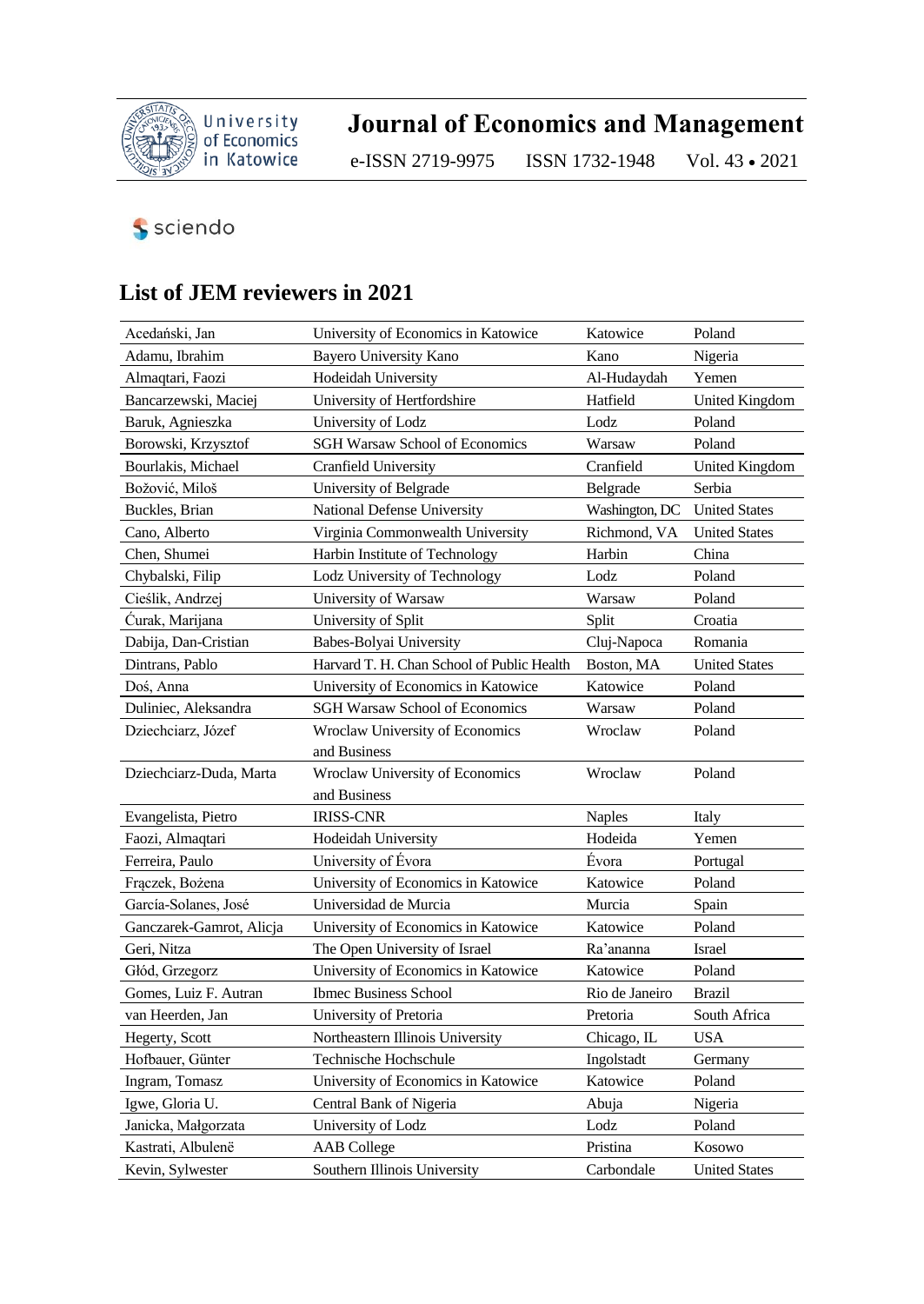## (continued)

| Klimas, Patrycja            | Wroclaw University of Economics            | Wroclaw       | Poland               |
|-----------------------------|--------------------------------------------|---------------|----------------------|
|                             | and Business                               |               |                      |
| Klimontowicz, Monika        | University of Economics in Katowice        | Katowice      | Poland               |
| Kobyliński, Andrzej         | <b>SGH Warsaw School of Economics</b>      | Warsaw        | Poland               |
| Kończak, Grzegorz           | University of Economics in Katowice        | Katowice      | Poland               |
| Krężołek, Dominik           | University of Economics in Katowice        | Katowice      | Poland               |
| Kumar, Bezon                | Rabindra University                        | Shahjadpur    | Bangladesh           |
| Lai, Chih-Fang              | Soochow University                         | Taipei        | Taiwan               |
| Law, Rob                    | University of Macau                        | Macau         | China                |
| Legiędź, Tomasz             | University of Lodz                         | $\rm Lodz$    | Poland               |
| Maasdorp, Christiaan        | Stellenbosch University                    | Stellenbosch  | Republic of          |
|                             |                                            |               | South Africa         |
| Mansbach, Abraham           | Ben Gurion University of the Negev         | Beersheba     | Israel               |
| Machaj, Mateusz             | University of Wroclaw                      | Wroclaw       | Poland               |
| Maruszewska, Ewa Wanda      | University of Economics in Katowice        | Katowice      | Poland               |
| Miłaszewicz, Danuta         | University of Szczecin                     | Szczecin      | Poland               |
| Moritz, Michael             | Institute for Employment Research (IAB)    | Nürnberg      | Germany              |
| Nowak, Marta                | Wroclaw University of Economics            | Wroclaw       | Poland               |
|                             | and Business                               |               |                      |
| Osmani, Ataul Gani          | Varendra University                        | Rajshahi      | Bangladesh           |
| Papaj, Tomasz               | University of Economics in Katowice        | Katowice      | Poland               |
| Pattarin, Francesco         | University of Modena and Reggio Emilia     | Modena and    | Italy                |
|                             |                                            | Reggio Emilia |                      |
| Pavić Kramarić, Tomislava   | University of Split                        | Split         | Croatia              |
| Pawłowska Małgorzata        | <b>SGH Warsaw School of Economics</b>      | Warsaw        | Poland               |
| Pietrucha, Jacek            | University of Economics in Katowice        | Katowice      | Poland               |
| Pipień, Mateusz             | Cracow University of Economics             | Cracow        | Poland               |
| Przybylska-Mazur, Agnieszka | University of Economics in Katowice        | Katowice      | Poland               |
| Refalo, James               | California State University in Los Angeles | Los Angeles   | <b>United States</b> |
| Rozmus, Dorota              | University of Economics in Katowice        | Katowice      | Poland               |
| Rudawska, Iga               | University of Szczecin                     | Szczecin      | Poland               |
| Sobański, Konrad            | Poznań University of Economics             | Poznań        | Poland               |
|                             | and Business                               |               |                      |
| Sobczak, Andrzej            | <b>SGH Warsaw School of Economics</b>      | Warsaw        | Poland               |
| Sołek-Borowska, Celina      | <b>SGH Warsaw School of Economics</b>      | Warsaw        | Poland               |
| Spotorno, Lucia             | Università Bocconi                         | Milan         | Italy                |
| Springer, Reiner            | Vienna University of Economics             | Vienna        | Austria              |
|                             | and Business                               |               |                      |
| Stiller, Wojciech           | Berlin School of Economics and Law         | Berlin        | Germany              |
| Strzelecki, Artur           | University of Economics in Katowice        | Katowice      | Poland               |
| Szymczak, Maciej            | Poznań University of Economics             | Poznań        | Poland               |
|                             | and Business                               |               |                      |
| Škrinjarić, Tihana          | University of Zagreb                       | Zagreb        | Croatia              |
| Śmiech, Sławomir            | Cracow University of Economics             | Cracow        | Poland               |
| Śliwiński, Adam             | <b>SGH Warsaw School of Economics</b>      | Warsaw        | Poland               |
| Świątek-Barylska, Ilona     | University of Lodz                         | Lodz          | Poland               |
| Świerczek, Artur            | University of Economics in Katowice        | Katowice      | Poland               |
| Świerczyńska-Kaczor,        | University of Lodz                         | Lodz          | Poland               |
| Urszula                     |                                            |               |                      |